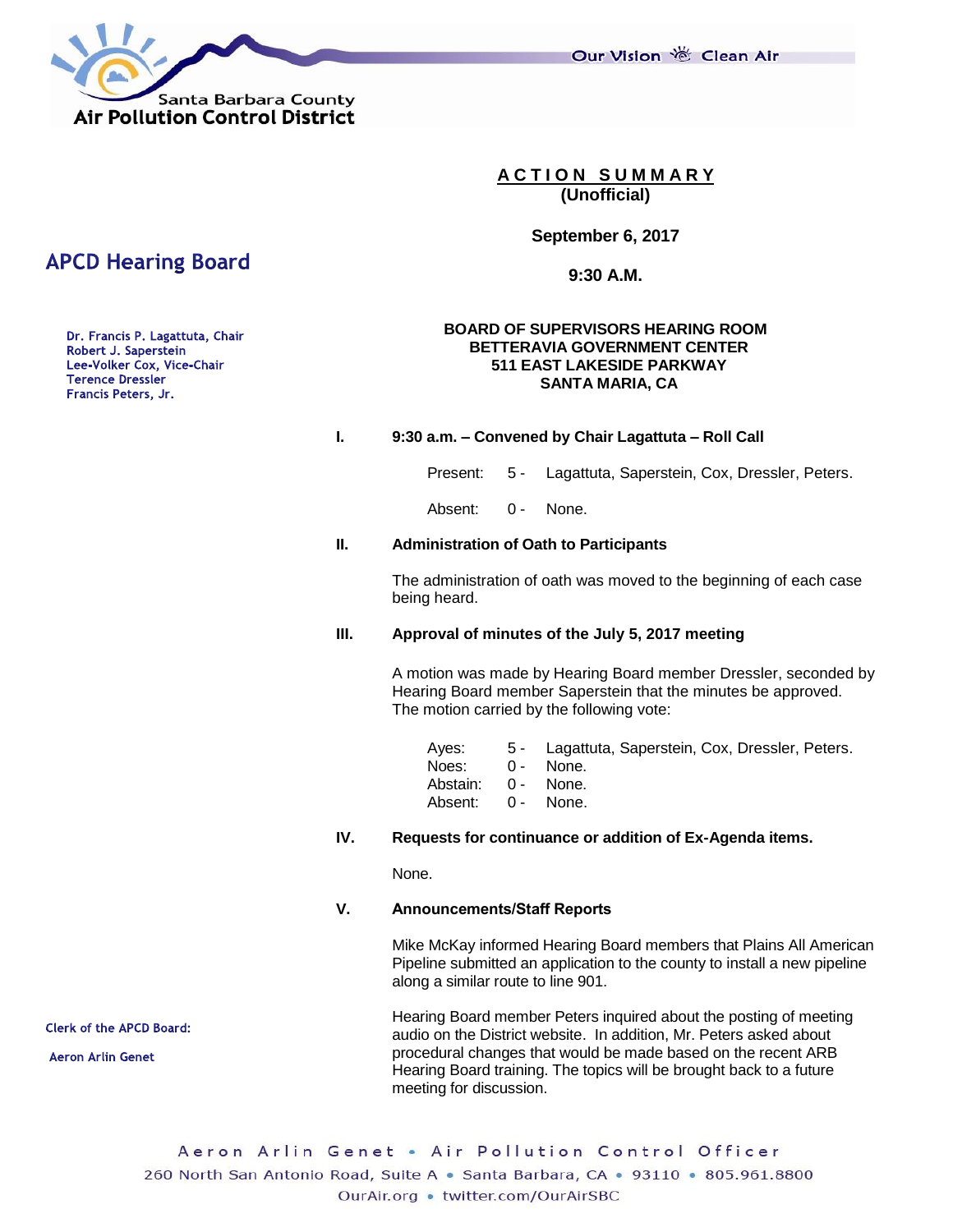# **VI. Public Comment Period**

There were no public comments.

### **VII. Public Hearings**

**1) Case No. – 2016-23-M1 ExxonMobil Production Company 12000 Calle Real, Goleta, CA 93117**

**Hearing – To consider an application by ExxonMobil Production Company submitted on July 27, 2017 requesting a Modification of Final Compliance Date for Variances 2016-23-R and 2016-32-R for continued relief from District Rules 311, 325, 328, 331, 342, 359, and 206, Conditions 9.B.12, 9.C.1(b)(iii)(2)(a), 9.C.1(b)(iv)(1), 9.C.1(c), 9.C.1(c)(i), 9.C.1(c)(ii), 9.C.1(c)(iv), 9.C.1(c)(v), 9.C.1(c)(vi), 9.C.1(c)(vii), 9.C.1(c)(viii), 9.C.1(d), 9.C.1(d)(i), 9.C.1(d)(ii), 9.C.1(d)(iii), 9.C.1(d)(iv), 9.C.1(d)(v), 9.C.1(d)(vi), 9.C.1(d)(vii), 9.C.1(d)(viii), 9.C.2(c), 9.C.2(c)(ii), 9.C.2(c)(iii), 9.C.2(c)(iv), 9.C.2(c)(v), 9.C.2(c)(vi), 9.C.2(c)(vii), 9.C.2(c)(x), 9.C.2(d), 9.C.2(d)(i), 9.C.2(d)(ii), 9.C.2(d)(iii), 9.C.2(d)(iv), 9.C.2(d)(v), 9.C.2(d)(vi), 9.C.2(d)(vii), 9.C.2(d)(viii), 9.C.3(b)(i), 9.C.3(c)(i), 9.C.7(a), 9.C.7(b)(ii), 9.C.7(b)(v), 9.C.7(c), 9.C.7(c)(i), 9.C.7(d), 9.C.7(d)(i), 9.C.8(f), 9.C.10(a), 9.C.10(b), 9.C.10(d), 9.C.10(g), 9.C.10(j), 9.C.10(k)(5), 9.C.10(k)(6), 9.C.10(k)(7), 9.C.10(k)(8), 9.C.12, 9.C.12(a), 9.C.12(f), 9.C.13, 9.C.14, 9.C.17, 9.C.19, 9.C.20, 9.C.21, 9.C.25(b), 9.C.25(c)(i), 9.C.25(c)(ii), 9.C.27(a), 9.C.27(b), 9.C.28, 9.C.36(b), and 9.D.3(c) of Part 70/Permit to Operate 8092 and Condition 9.C.4(c)(i) of Part 70/Permit to Operate 9102.. Additionally, the Petitioner is requesting a Modification of Variance for Regular Variances 2016-23-R and 2016-32-R, in order to incorporate them into a single variance. The Petitioner operates the equipment described in this Petition at the POPCO gas processing plant, approximately 25 miles northwest of Santa Barbara, CA.** 

Patrice Surmeier and Jack Jones appeared on behalf of the Petitioner; Mike McKay and Kaitlin McNally represented the District; Jerry Czuleger acted as Counsel for the Hearing Board.

Hearing held. Following testimony, a motion was made by Hearing Board member Saperstein, seconded by Hearing Board member Cox that good cause was found to grant the variance as submitted in the draft Findings and Order. Adopted Regular Variance No. 2016-23-M1. The motion carried by the following vote:

Ayes: 5 - Lagattuta, Saperstein, Cox, Dressler, Peters. Noes: 0 - None. Abstain: 0 - None. Absent: 0 - None.

### **2) Case No. – 2016-24-M1 ExxonMobil Production Company 12000 Calle Real, Goleta, CA 93117**

**Hearing – To consider an application by ExxonMobil Production Company submitted on July 27, 2017 requesting a Modification of Final Compliance Date for Variances 2016-24-R, 2016-30-R, 2016-43-R and 2017-01-R for continued relief from District Rules 311, 325, 325.D.1(b), 325.E.1(b), 325.F.4(b), 328, 328.F.2, 328.G.3, 331, 331.F, 342.I.1, 359, 359.F.2, 359.G.1, 359.H.2, 359.H.3, and 206, Conditions 9.B.12, 9.C.1(b)(xi), 9.C.1(c), 9.C.1(c)(i), 9.C.1(c)(ii), 9.C.1(d), 9.C.2(c)(iii), 9.C.2(c)(iv), 9.C.2(c)(v), 9.C.2(d), 9.C.2(d)(i), 9.C.2(d)(ii), 9.C.2(d)(iii), 9.C.3(b)(i), 9.C.3(c)(i), 9.C.3(c)(ii), 9.C.3(c)(iii), 9.C.5(b)(iv), 9.C.5(b)(v), 9.C.5(c), 9.C.6(b), 9.C.6(b)(i), 9.C.6(c)(iii), 9.C.6(c)(iv), 9.C.6(c)(vi), 9.C.6(c)(vii), 9.C.6(c)(viii), 9.C.6(d)(vi), 9.C.6(d)(vii), 9.C.6(d)(viii), 9.C.8(a)(i), 9.C.8(c), 9.C.8(c)(i), 9.C.8(c)(ii), 9.C.8(c)(iii), 9.C.8(d), 9.C.8(d)(i), 9.C.8(d)(ii), 9.C.8(d)(iii), 9.C.8(d)(iv), 9.C.8(d)(v), 9.C.10(a), 9.C.10(b), 9.C.10(d), 9.C.10(e), 9.C.10(h), 9.C.10(j), 9.C.10(k), 9.C.10(m)(iii), 9.C.10(m)(v), 9.C.10(m)(vi), 9.C.10(m)(xi), 9.C.10(m)(xii), 9.C.13(a), 9.C.13(b), 9.C.13(c), 9.C.13(c)(i), 9.C.13(c)(ii), 9.C.14, 9.C.15, 9.C.15(a), 9.C.16, 9.C.17, 9.C.21, 9.C.25(a), 9.C.36(c), 9.C.36(i), 9.C.36(l), 9.C.36(o), and 9.C.43(b) of Part 70/Permit to Operate 5651.**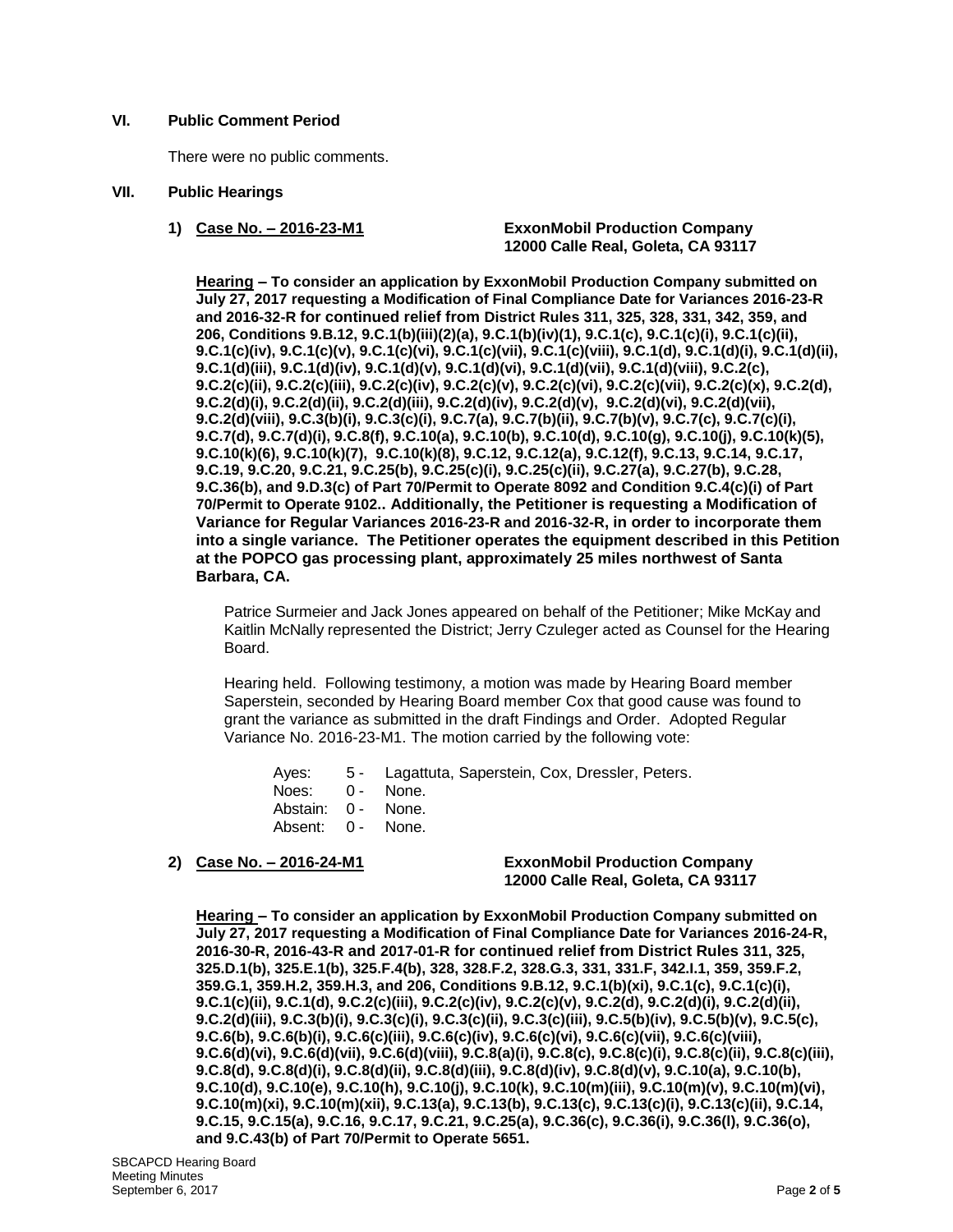**Additionally, the Petitioner is requesting a Modification of Variance for Regular Variances 2016-24-R, 2016-30-R, 2016-43-R, and 2017-01-R, in order to incorporate them into a single variance. The Petitioner operates the equipment described in this Petition at its Las Flores Canyon oil and gas processing plant, approximately 25 miles northwest of Santa Barbara, CA.**

Patrice Surmeier and Jack Jones appeared on behalf of the Petitioner; Mike McKay and Kaitlin McNally represented the District; Jerry Czuleger acted as Counsel for the Hearing **Board** 

Hearing held. Following testimony, a motion was made by Hearing Board member Dressler, seconded by Hearing Board member Peters that good cause was found to grant the variance as submitted in the draft Findings and Order. Adopted Regular Variance No. 2016-24-M1. The motion carried by the following vote:

Ayes: 5 - Lagattuta, Saperstein, Cox, Dressler, Peters. Noes: 0 - None. Abstain: 0 - None. Absent: 0 - None.

#### **3) Case No. – 2016-25-M1 ExxonMobil Production Company 12000 Calle Real, Goleta, CA 93117**

**Hearing – To consider an application by ExxonMobil Production Company submitted on July 27, 2017 requesting a Modification of Final Compliance Date for Variances 2016-25-R and 2016-31-R for continued relief from District Rules 325, 328, and 206, Conditions 9.C.1(c), 9.C.6(c)(iv), 9.C.8(c), 9.C.12(a), and 9.C.15 of Part 70/Permit to Operate 5651. Additionally, the Petitioner is requesting a Modification of Variance for Regular Variances 2016-25-R and 2016-31-R, in order to incorporate them into a single variance. The Petitioner operates the equipment described in this Petition at its Las Flores Canyon oil and gas processing plant, approximately 25 miles northwest of Santa Barbara, CA.** 

Patrice Surmeier and Jack Jones appeared on behalf of the Petitioner; Mike McKay and Kaitlin McNally represented the District; Jerry Czuleger acted as Counsel for the Hearing Board.

Hearing held. Following testimony, a motion was made by Hearing Board member Cox, seconded by Hearing Board member Dressler that good cause was found to grant the variance as submitted in the draft Findings and Order with modifications to Finding Number 4, notated as follows in strikeout/underline:

"This Variance provides continued relief from the requirements associated with monitoring, recordkeeping, and calibrating activities the scheduling and performing of source testing, Relative Accuracy Test Audit (RATA) tests, and Relative Accuracy Audit (RAA) tests the Petitioner is currently receiving..."

Adopted Regular Variance No. 2016-25-M1. The motion carried by the following vote:

- Ayes: 5 Lagattuta, Saperstein, Cox, Dressler, Peters. Noes: 0 - None. Abstain: 0 - None.
- Absent: 0 None.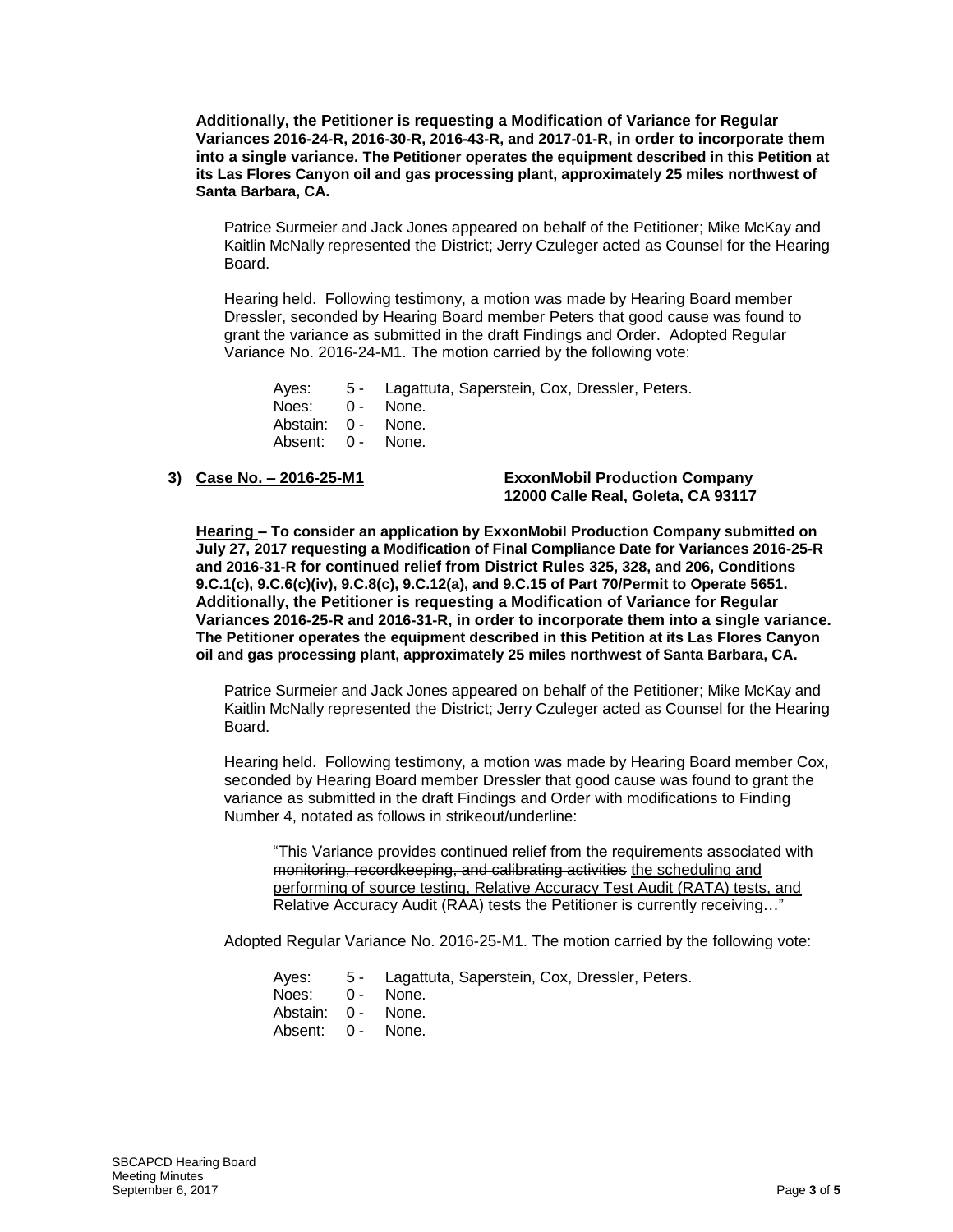# **VIII. ADMINISTRATIVE AGENDA**

**Approved by vote on one motion. These items read only on request of Hearing Board members. The following Variance Orders have been approved by the Air Pollution Control District Hearing Board. These orders are available for inspection and reproduction during normal business hours at the office of the Air Pollution Control District, 260 North San Antonio Rd., Suite A, Santa Barbara, California 93110.**

> Pursuant to Hearing Board member Peters' request, items A-1 and A-4 were pulled for brief discussion and then included in the single motion vote.

**A-1) Case No. – 2017-16-E – Greka Oil & Gas, Inc. P.O. Box 5489, Santa Maria, CA 93456**

**On June 23, 2017 Hearing Board member Terence Dressler approved an Emergency Variance allowing for continued operation of Petitioner's Greka Refinery Asphalt Heater #4 in violation of District Rule 331.E.1(f). Said variance provides relief for the period of June 15, 2017 through July 14, 2017, or the date the Petitioner's electric actuator safety valve is in compliance, whichever occurs first, while a faulty electric actuator safety valve is replaced.**

**A-2) Case No. – 2017-17-E – ExxonMobil Production Company 12000 Calle Real, Goleta, CA 93117**

**On August 17, 2017 Hearing Board member Robert Saperstein approved an Emergency Variance allowing for continued operation of Platform Heritage in violation of District Rules 333.D.2 and 206, Condition 9.C.1(b)(v) of Part 70/Permit to Operate 9102. Said variance provides relief for the period of August 15, 2017 through August 29, 2017, or the date the facility returns to compliance, whichever occurs first, while a new tachometer cable is installed.**

**A-3) Case No. – 2017-18-E – J&A Santa Maria Marian Medical 1400 East Church Street, Santa Maria, CA 93454**

**On August 17, 2017 Hearing Board member Robert Saperstein approved an Emergency Variance allowing for continued operation of J&A Santa Maria, LLC in violation of District Rule 206, Conditions 7 and 7.b of Permit to Operate 13865. Said variance provides relief for the period of August 11, 2017 through September 09, 2017, or the date the facility returns to compliance, whichever occurs first, while waiting for the power to be restored due to an outage created from a fire at the Petitioners facility.**

**A-4) Case No. – 2017-19-E – Venoco, LLC 6267 Carpinteria Avenue, Suite 100, Carpinteria, CA 93013**

**On August 17, 2017 Hearing Board member Robert Saperstein approved an Emergency Variance allowing for continued operation of Ellwood Onshore Facility in violation of District Rule 206, Condition 9.C.2(c)(v) of Part 70/Permit to Operate 7904. Said variance provides relief for the period of August 18, 2017 through September 01, 2017, or the date the facility returns to compliance, whichever occurs first, while repairs are made to the flare monitoring device.**

> A motion was made by Hearing Board member Saperstein, seconded by Hearing Board member Dressler that Administrative Agenda items A-1 through A-4 be received and filed. The motion carried by the following vote:

- Ayes: 5 Lagattuta, Saperstein, Cox, Dressler, Peters.
- Noes: 0 None.
- Abstain: 0 None.
- Absent: 0 None.